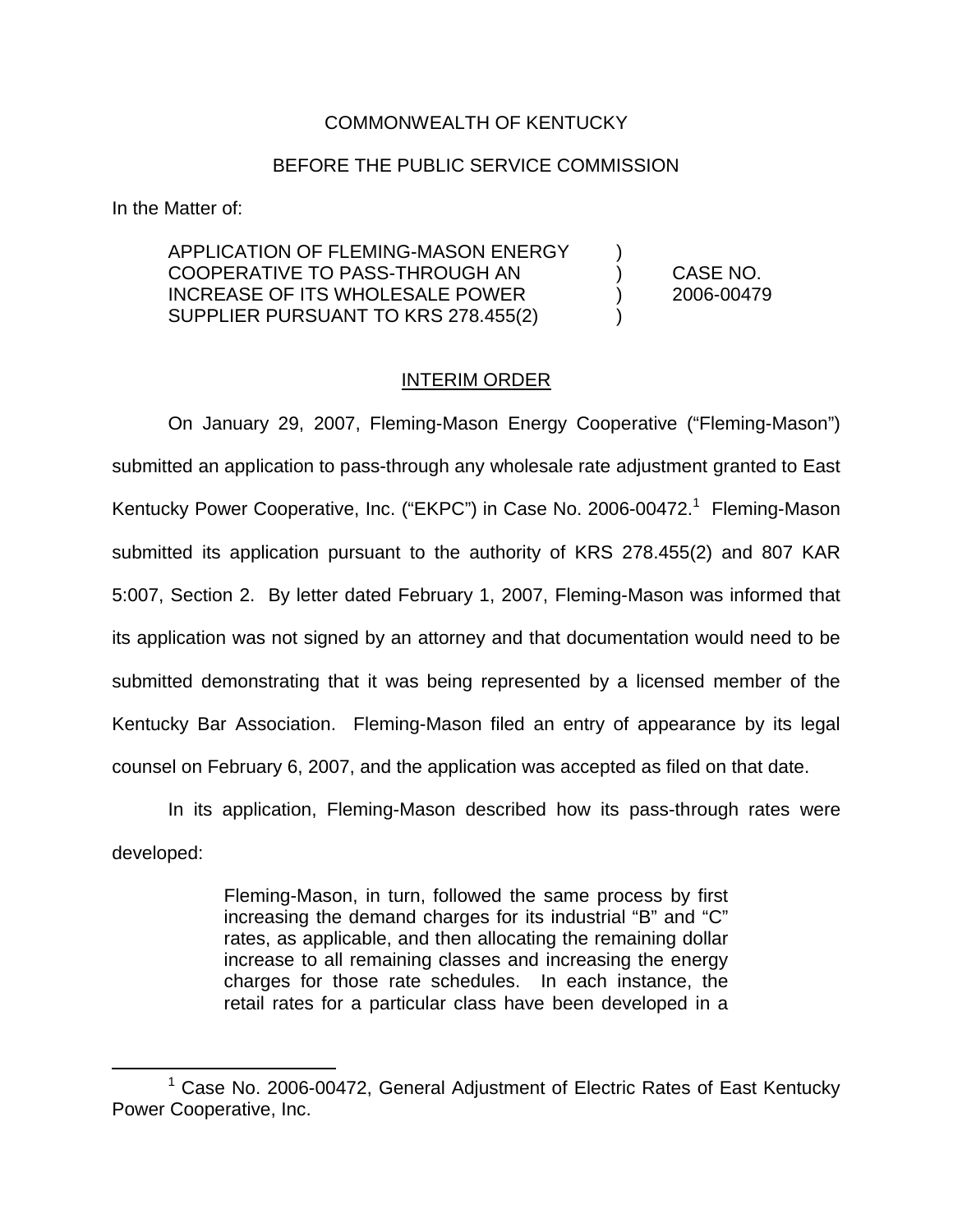manner that is consistent with the method proposed by EKPC. The proposed rate design structure at retail does not change the rate design currently in effect and is consistent with the rate design methodology used at wholesale. $<sup>2</sup>$ </sup>

In support of its proposed pass-through methodology, Fleming-Mason stated that each Member System must recover the dollar increase from the new wholesale rates and that it is important to implement retail rates that mirror the change at wholesale, while still complying with the proportionality and rate design requirements. $3$  It further states that EKPC and the Member Systems understand that a "pure" proportional increase at retail would result in increases to customer, demand, and energy charges, but it does not agree that strict adherence to the existing proportion of revenue at retail by these components is reasonable. In support of this position it stated, for example, that EKPC and the Member Systems cannot justify a change to the customer charge as EKPC's proposed wholesale rate increase has no relationship to customer cost because EKPC has not proposed an increase in its substation or metering point charge.<sup>4</sup>

Fleming-Mason argues that KRS 278.455(2) explicitly recognizes "proportional" allocation without stating a specific method and, that it is reasonable for it to maintain the rate design relationship from wholesale to retail that has existed for a number of years.

Fleming-Mason also provided comparative analyses of its present and proposed revenues that reflected the percentage that each rate schedule or class represented of

<sup>&</sup>lt;sup>2</sup> Application at 2.

<sup>&</sup>lt;sup>3</sup> Response to the Commission Staff's First Data Request dated March 12, 2007, Item 2(b).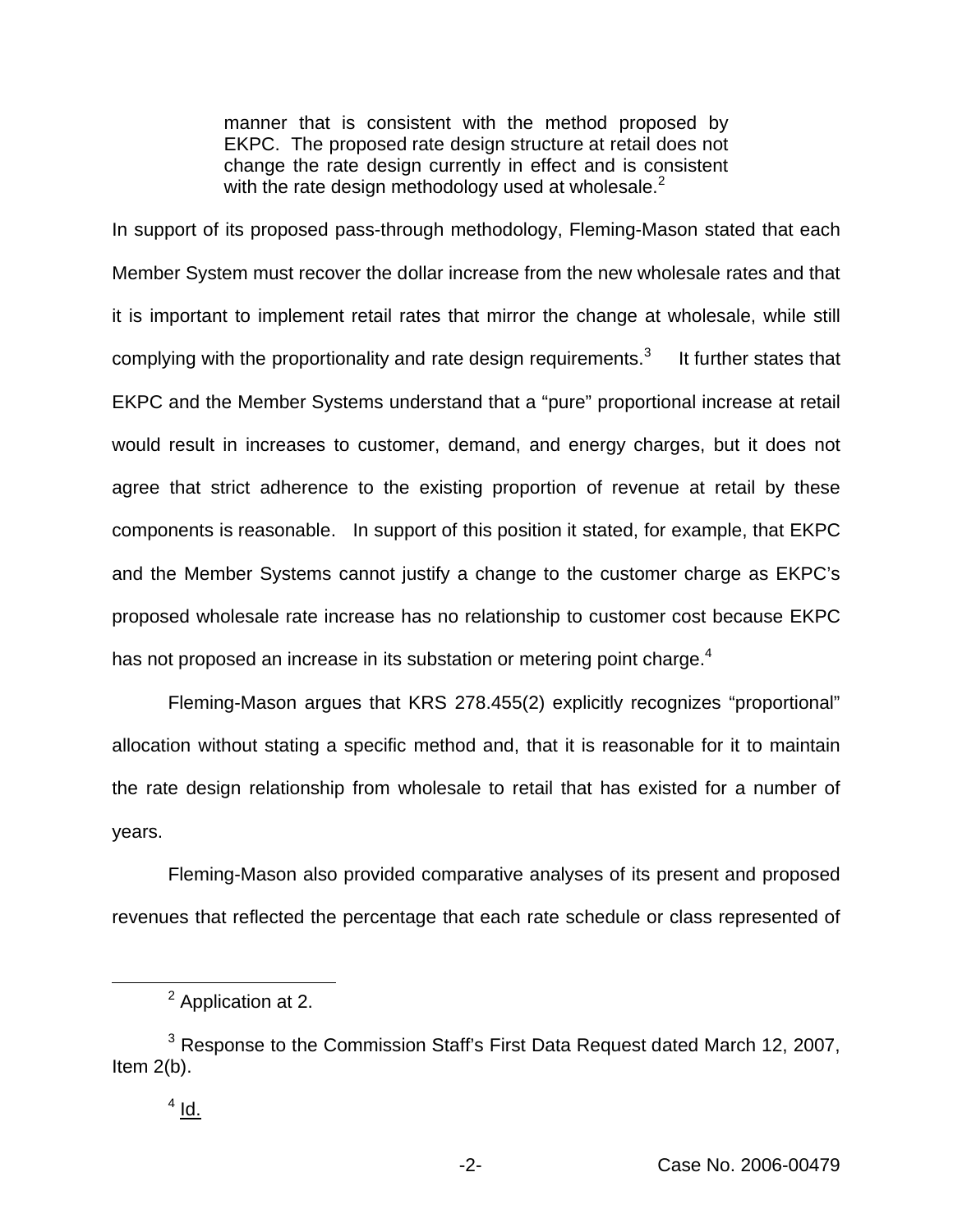the total revenues and that reflected the percentage that each component of the base rates within each rate schedule or class represented of the total base rate revenues.<sup>5</sup>

KRS 278.455(2) provides that a distribution cooperative may change its rates to reflect a change in the rate of its wholesale supplier if the effects of an increase or decrease are allocated to each class and within each tariff on a proportional basis that will result in no change in the rate design currently in effect. Further, 807 KAR 5:007, Section 2(2), provides that the distribution cooperative shall file an analysis demonstrating that the rate change does not alter the rate design currently in effect and the revenue change has been allocated to each class and within each tariff on a proportional basis.

The Commission has reviewed the approach proposed by Fleming-Mason to pass-through any increases in the wholesale rates from EKPC and to allocate any increases to its retail rates. Based upon this review, the Commission finds that Fleming-Mason's approach does not comply with the provisions of KRS 278.455(2) and 807 KAR 5:007, Section 2(2), and therefore it should be rejected. Both the statute and administrative regulation are quite clear that the allocation of the wholesale rate increase must not change the retail rate design currently in effect and that the wholesale rate increase must be allocated to each retail class and within each retail tariff on a proportional basis. There is no provision in either KRS 278.455 or 807 KAR 5:007 requiring that there be a correlation between the proposed wholesale rate design and the proposed retail rate design. Moreover, there is no provision or requirement that the

 $<sup>5</sup>$  Id., Item 3(a).</sup>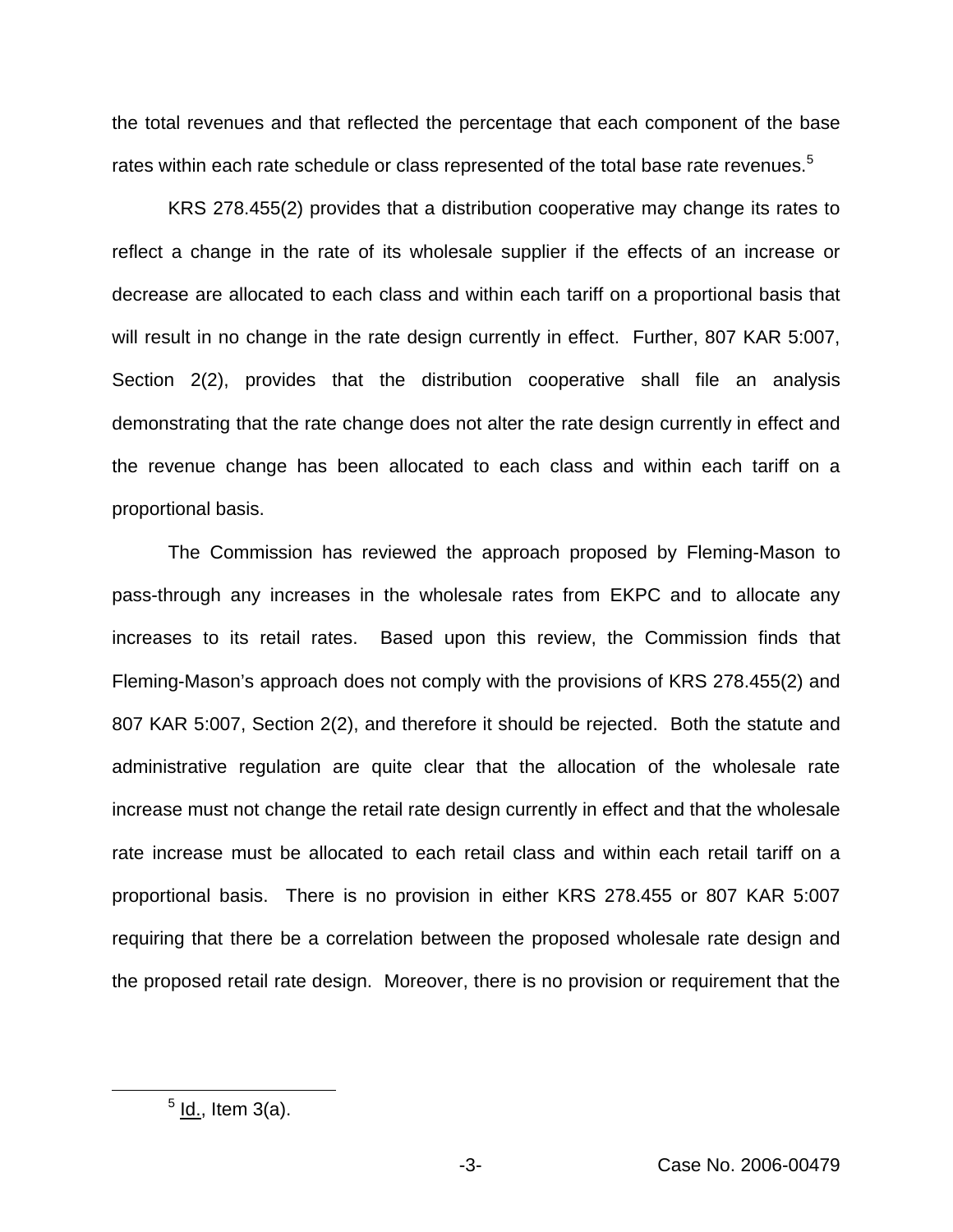process utilized to develop the wholesale rates must be followed or duplicated in the retail rates.

What is required is an allocation of the wholesale rate increase to the retail rates, on a proportional basis to each retail class and within each retail tariff, in a manner that does not change the existing distribution cooperative rate design. Contrary to the arguments of Fleming-Mason and EKPC, the Commission finds that the statute and administrative regulation require the distribution cooperative to follow a "strict adherence" to the existing proportion of revenues at retail, by rate mechanism component. Fleming-Mason and EKPC have offered no evidence supporting their contention that the pass-through at retail must follow the proposed wholesale rate design process in a proportional manner.

The Commission today has issued an Order in Case No. 2006-00472 authorizing an interim \$19.0 million annualized increase in EKPC's wholesale rates, subject to refund, which becomes effective for service rendered on and after April 1, 2007. Fleming-Mason's share of this interim increase is \$1,558,226. A post-hearing data response filed by EKPC in Case No. 2006-00472 on March 27, 2007 $^6$  included the determination of Fleming-Mason's rates reflecting the \$1,558,226 interim increase. However, those rates were developed using the same approach Fleming-Mason submitted with its application. As the Commission has found that approach should be rejected, the rates submitted for Fleming-Mason on March 27, 2007 should also be rejected. Under the provisions of KRS 278.455(2), the change in Fleming-Mason's

<sup>&</sup>lt;sup>6</sup> Case No. 2006-00472, Responses to Commission Staff's Data Request at Hearing on March 22, 2007, Item 2(b), Case No. 2006-00479, Attachments 1 and 2.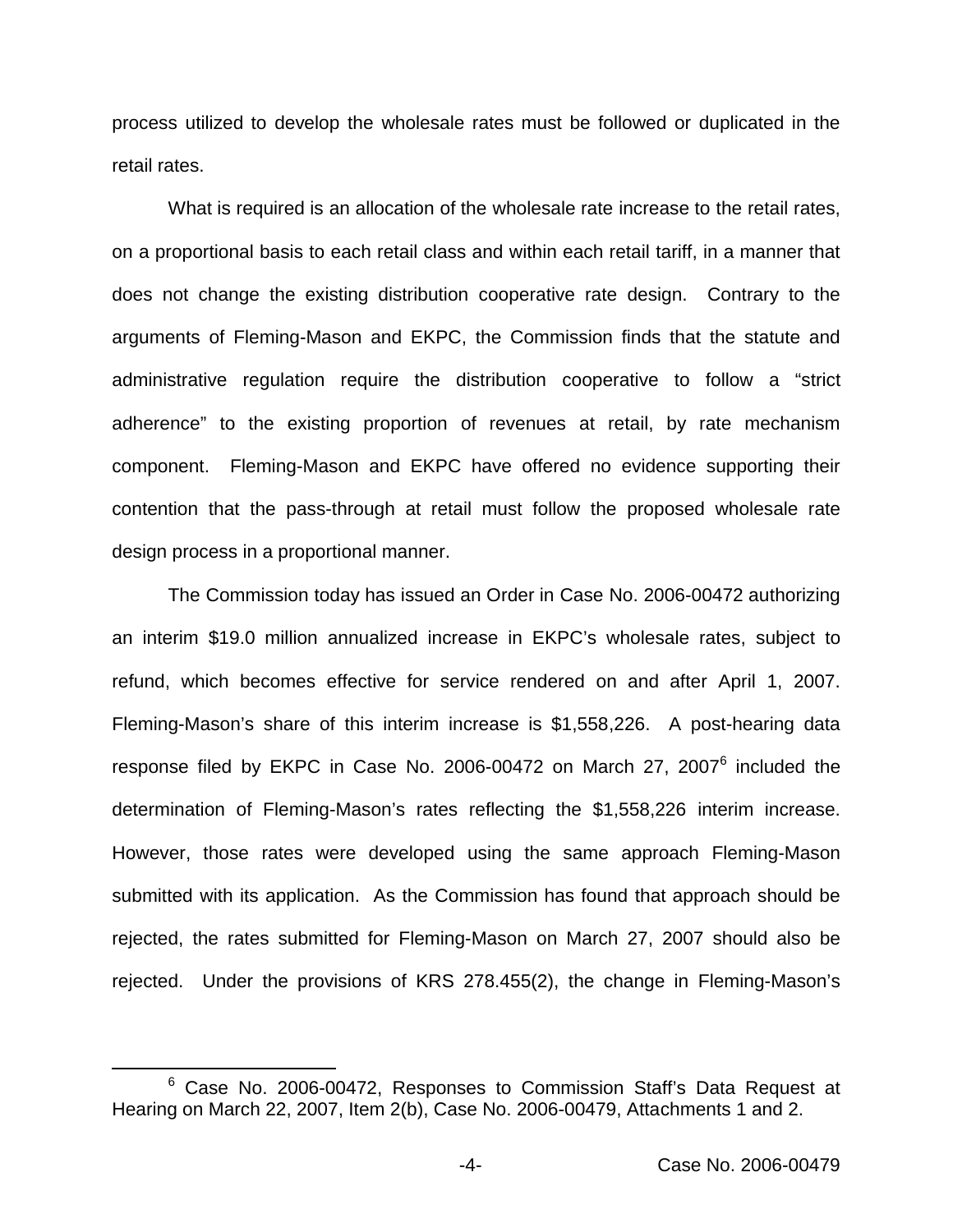retail rates to reflect this increase must become effective for service rendered on and after April 1, 2007.

IT IS THEREFORE ORDERED that:

1. The approach proposed by Fleming-Mason to allocate its portion of any increase in the wholesale rates authorized in Case No. 2006-00472 is rejected.

2. The proposed rates submitted with Fleming-Mason's application and the revised rates provided in a post-hearing data response in Case No. 2006-00472 are not consistent with the provisions of KRS 278.455 and 807 KAR 5:007 and are denied.

3. Fleming-Mason shall develop retail rates that allocate the \$1,558,226 interim increase in wholesale rates authorized for EKPC on a proportional basis consistent with the requirements of KRS 278.455(2) and 807 KAR 5:007, Section 2(2).

4. Fleming-Mason shall file these new interim retail rates with the Commission within 10 days of the date of this Order.

5. Fleming-Mason shall submit within 10 days of the date of this Order analyses which demonstrate the interim increase has been allocated on a proportional basis to each class and within each tariff, in a manner that does not change Fleming-Mason's existing rate design. The analyses shall follow the format required in the Commission Staff's First Data Request dated March 12, 2007, Item 3(a)(1) and 3(a)(2). The analyses are to be provided in both hard copy and electronic Excel formats. The electronic analyses shall be provided on either CD-ROM or diskette with all formulas intact.

6. The increase in interim rates approved herein is subject to refund and shall become effective for service rendered on and after April 1, 2007.